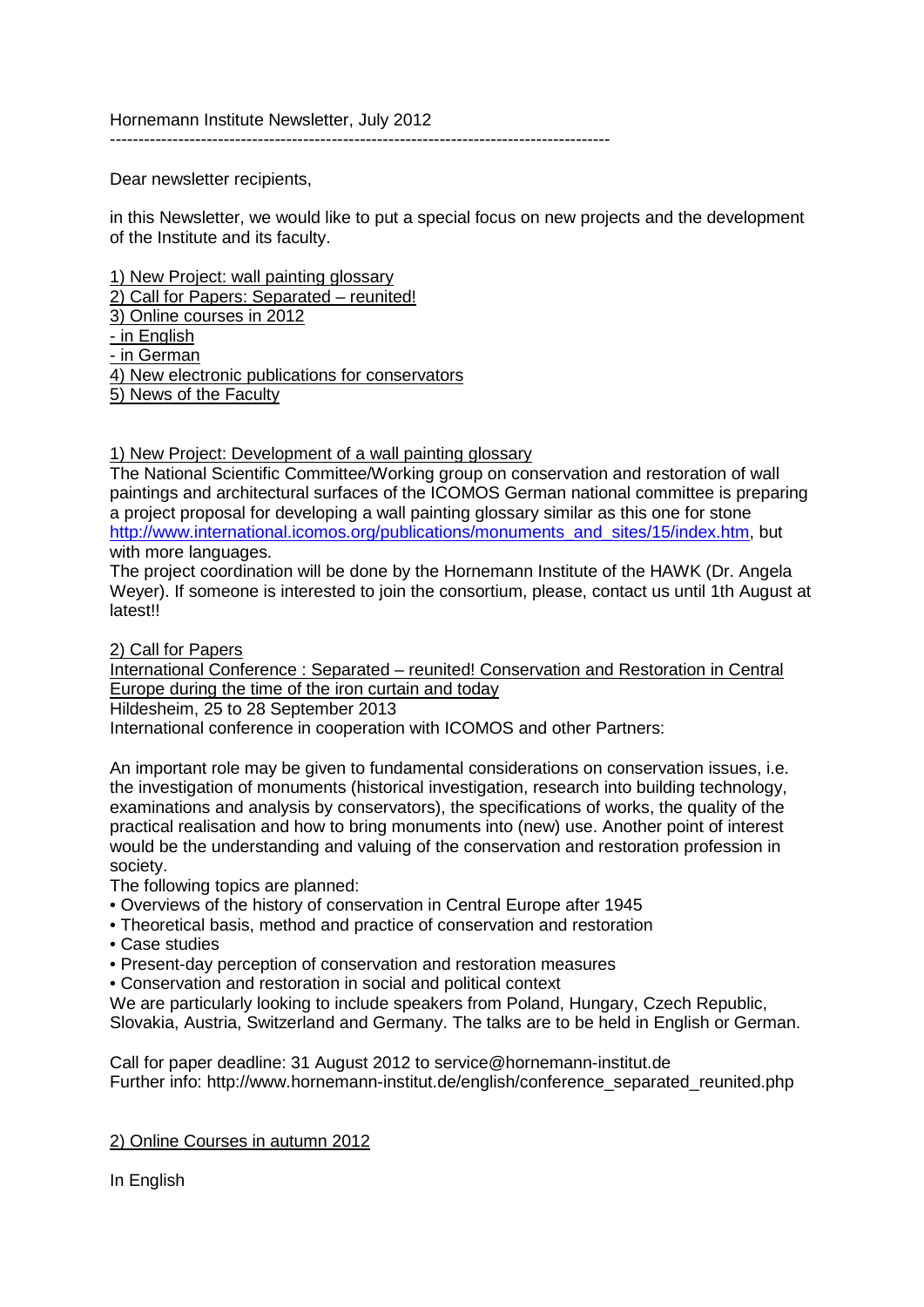The Examination of Transparent Coatings on Furniture and Wooden Objects by Prof. Dr. Maierbacher-Legl, Julia Schultz M.A., Merle Strätling M.A. 24 September to 25 November 2012 This course emphasizes a practical approach to coatings examination, from overall inspection techniques to spot analysis.

Microbic Infestation of Objects of Art and Cultural Heritage by Prof. Dr. Karin Petersen and Barbara Hentschel M.A.

24 September to 25 November 2012

The focal point of this course is presenting different methods of detecting and analysing microorganisms encountered in objects of cultural heritage.

Conservation of Globes

by Dr. Patricia Engel and Michael Höjlund Rasmussen End of 2012

The main chapters deal with specific suggestions for conservators concerning concrete practical conservation requests including the preparation of some materials and the techniques of surface cleaning on globes.

In German

Dokumentations-Fotografie (Documentary Photography) 24 September to 25 November 2012 This course will teach the essentials of professional photo-documentation.

3) New electronic publications for conservators

- Herbst-Meßlinger, Karin:

KUR-Projekt: Zur Entstehung von F. W. Murnaus TABU: Edition der Outtakes (Tabu – Safeguarding audio-visual cultural assets) http://www.hornemann-institut.de/german/epubl\_projekte130.php

- Ganzelewski, Michael:

KUR-Projekt:Antiaging für Kulturgut mit Elastomeranteilen - Entwicklung und Praxiserprobung von Konservierungs- und Restaurierungsverfahren zur Erhaltung von Komposit-Objekten mit hohen Elastomeranteilen (natürliche und synthetische Gummimaterialien) (Anti-aging treatment for cultural assets with elastomer components) http://www.hornemann-institut.de/german/epubl\_projekte128.php

- Bove, Jens et al.:

KUR-Projekt: Rettung in letzter Minute. Exemplarische Sicherung deutscher Bildgeschichte (Preserving a chapter of German photographic history 1945 – 1960) http://www.hornemann-institut.de/german/epubl\_projekte129.php

- Pohlmann, Carola: KUR-Projekt: Stabilisierung zerfallsgeschädigter Zeitungsseiten (Stabilization of brittle newspaper pages) http://www.hornemann-institut.de/german/epubl\_projekte125.php

- Holländer, Andreas: KUR-Projekt: Stabilisierung zerfallsgeschädigter Zeitungsseiten. Projektbericht mit Ergänzung "Schnitttechnik" http://www.hornemann-institut.de/german/epubl\_projekte126.php

- Gomez Sanchez, Elena; Simon, Stefan: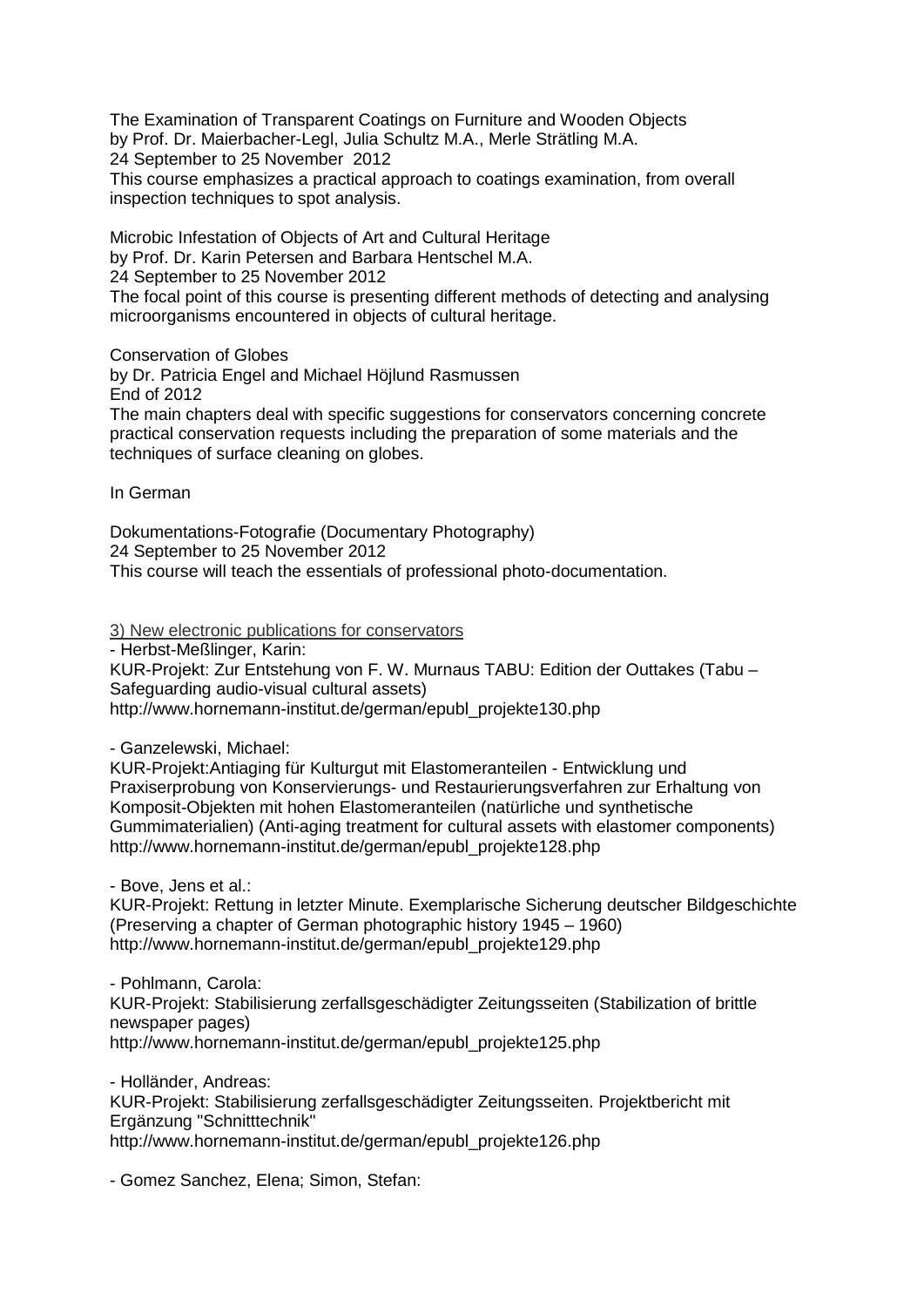KUR-Projekt: Stabilisierung zerfallsgeschädigter Zeitungsseiten. Untersuchungsbericht 86\_051110. Alterung/Materialbeständigkeit von 19 Zeitungsseiten aus der Staatsbibliothek zu Berlin

http://www.hornemann-institut.de/german/epubl\_projekte127.php

- Schönbohm, Dirk et al.:

KUR-Projekt: Die Bachiana der Sing-Akademie zu Berlin – Konservierung und Restaurierung (The Sing-Akademie Bachiana – Preservation and conservation) http://www.hornemann-institut.de/german/epubl\_projekte124.php

- Mazzola, Cristine et al.:

KUR-Projekt: Massenfunde in archäologischen Sammlungen (Mass finds in archaeological collections)

http://www.hornemann-institut.de/german/epubl\_projekte123.php

- Kaufmann, Sabine:

KUR-Projekt: Mobiles Kulturgut der Kaiser- und Königsgräber im Dom zu Speyer. Abschlussbericht (Moveable cultural assets from the imperial and royal tombs at the Speyer Cathedral)

http://www.hornemann-institut.de/german/epubl\_projekte122.php

- Glück, Eva; Barkhofen, Eva-Maria:

KUR-Projekt: Architekturpläne des Hans-Scharoun-Archivs. Abschlussbericht (Architectural drafts in the Hans Scharoun Archive) http://www.hornemann-institut.de/german/epubl\_projekte120.php

- Kaliske, Michael; Saft, Susanne et al.:

KUR-Projekt: Statische Untersuchungen an historischen Tasteninstrumenten. Abschlussbericht (Research on the statics of historic keyboard instruments) http://www.hornemann-institut.de/german/epubl\_projekte121.php

- Henkel, Jens:

KUR-Projekt: Waffensammlung "Schwarzburger Zeughaus". Abschlussbericht (Conservation of the "Schwarzburger Zeughaus" weapons collection) http://www.hornemann-institut.de/german/epubl\_projekte119.php

-Kunde, Holger:

KUR-Projekt: Prunksärge in der Fürstengruft des Merseburger Doms. Abschlussbericht (Elaborately decorated caskets in the royal tomb at the Merseburg Cathedral) http://www.hornemann-institut.de/german/epubl\_projekte118.php

- Allspach, Andreas et al.: KUR-Projekt: Restaurierung der vergleichenden anatomischen und histologischen Sammlungen am Senckenberg Forschungsinstitut und Naturmuseum Frankfurt. (Conservation of historic anatomical collections) http://www.hornemann-institut.de/german/epubl\_projekte117.php

5) News of the Faculty

From October 2012: Hornemann Institute becomes unchanged part of the new Faculty of Architecture, Engineering and Conservation

In the course of the new HAWK Weinberg campus in Hildesheim the Faculty of Preservation of Cultural Heritage on 1 October 2012 merges with the Faculty of Architecture, Engineering and Management and simultaneously more closely integrates with the academic structure of the Faculty of Design. With the concentration of the location and the merger of the faculties